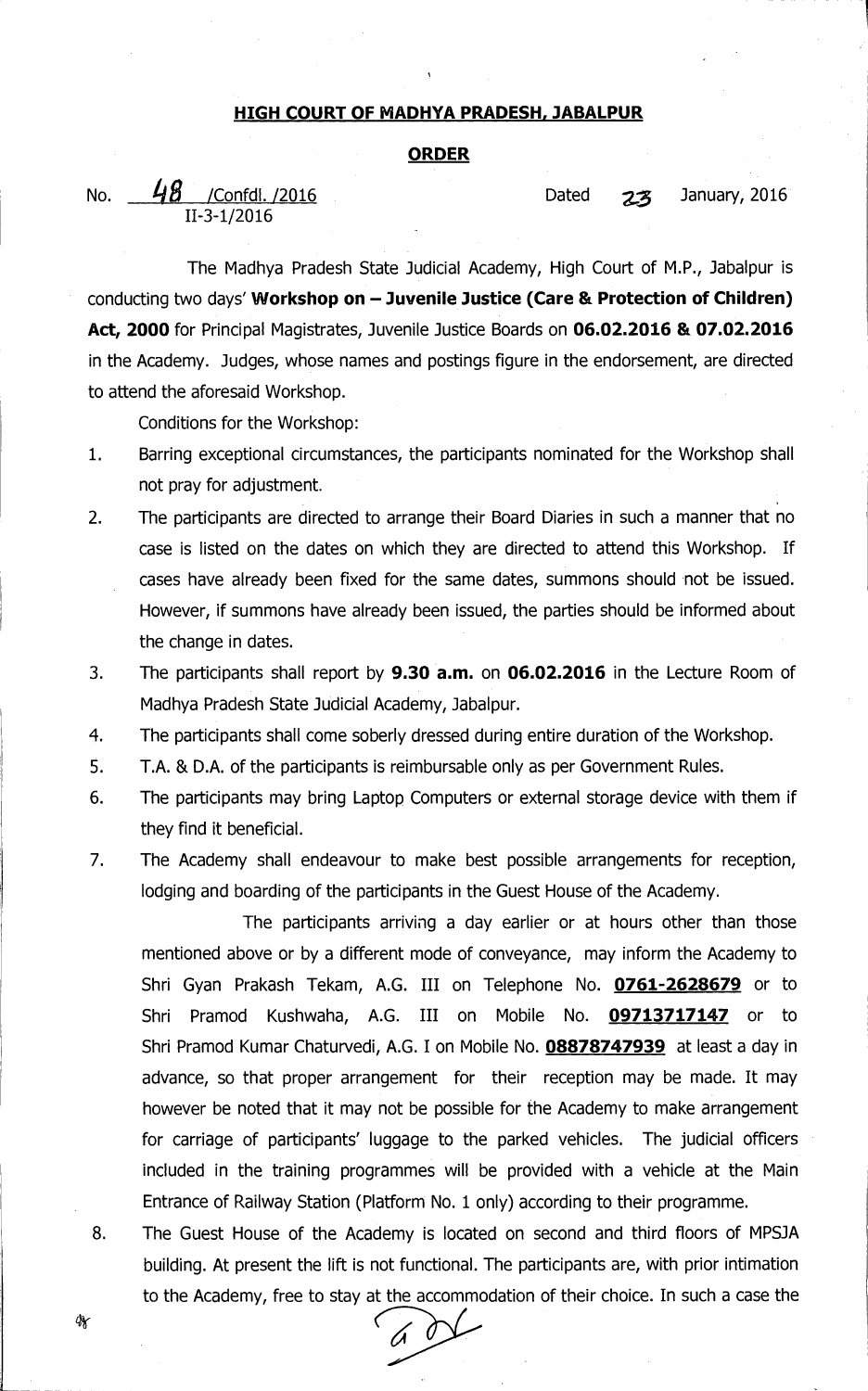participants shall be entitled to T.A & D.A as per rules. However, it would not be possible for the Academy to make arrangement for pick up from and drop back to such place.

9. The accommodation in the Guest House of the Academy shall be available to the participants only from 3.00 p.m. onwards on the preceding day of commencement of training and upto the end of training.

However, accommodation shall be made available from the preceding day of training to 10.00 a.m. of the succeeding day of training only to those participants who are not able to arrive in the hours mentioned above due to non-availability of proper train/bus facility from their respective places of posting.

10. The participants shall be provided with tea, breakfast, lunch and dinner during their period of stay for the Workshop, free of charge.

BY ORDER OF HON'BLE THE CHIEF JUSTICE

sł.

## <sup>\*</sup> (VED PRAKASH) **REGISTRAR GENERAL**

Dated *2,3* January, 2016

Endt. No.  $49$  /Confdl. /2016 II-3-1/2016

Copy forwarded to:-

- 1. The Deputy Controller, Govt. Central Press, Arera Hills, Habibganj, Bhopal-6 for publication in the next issue of M.P. Gazaette.
- 2. The Principal Secretary, Govt. M.P., Law & Legislative Affairs Department,  $1<sup>st</sup>$  Floor, Vindhyachal Bhawan, Bhopal, Pin 462 006, for information.
- 3. The Accountant General, (I), M.P. Gazetted Audit Department, Gwalior, for information.
- 4. The Accountant General, (II), Gwalior, for information.
- 5.

1. Shri Uday Singh Maravi, I Civil Judge Class-I & CJM, Anuppur

- 2. Shri Krishn Das Mahar, I Civil Judge Class-I & OM, Balaghat
- 3. Smt. Priya Sharma, I Civil Judge Class-I & OM, Shivpuri
- 4. Smt. Varsha Sharma, I Civil Judge Class-I & CJM, Raisen
- 5. Ku. Santa Wadhwani, I Civil Judge Class-I & CJM, Narsinghpur
- 6. Shri Jaishankar Shrivastava, I Civil Judge Class-I OM, Umariya
- 7. Shri Masood Arshad Khan, I Civil Judge Class-I & OM, Mandsaur
- 8. Shri Sudhir Kumar, I Civil Judge Class-I & OM, Sheopur
- 9. Shri Devilal Soniya, I Civil Judge Class-I & CJM, Harda
- 10. Smt. Kumudini Patel, III Civil Judge Class-I & A CJM, Betul
- 11. Shri Sachin Sharma, IV Civil Judge Class-I & A OM, Ujjain
- 12. Shri Anurag Dwivedi, II AJ to I Civil Judge Class-I & A CJM, Damoh
- 13. Shri Shashi Bhushan Sharma, VI Civil Judge Class-I, Indore
- 14. Shri Sanjay Goyal, I AJ to Civil Judge Class-I & ACJM, Bhind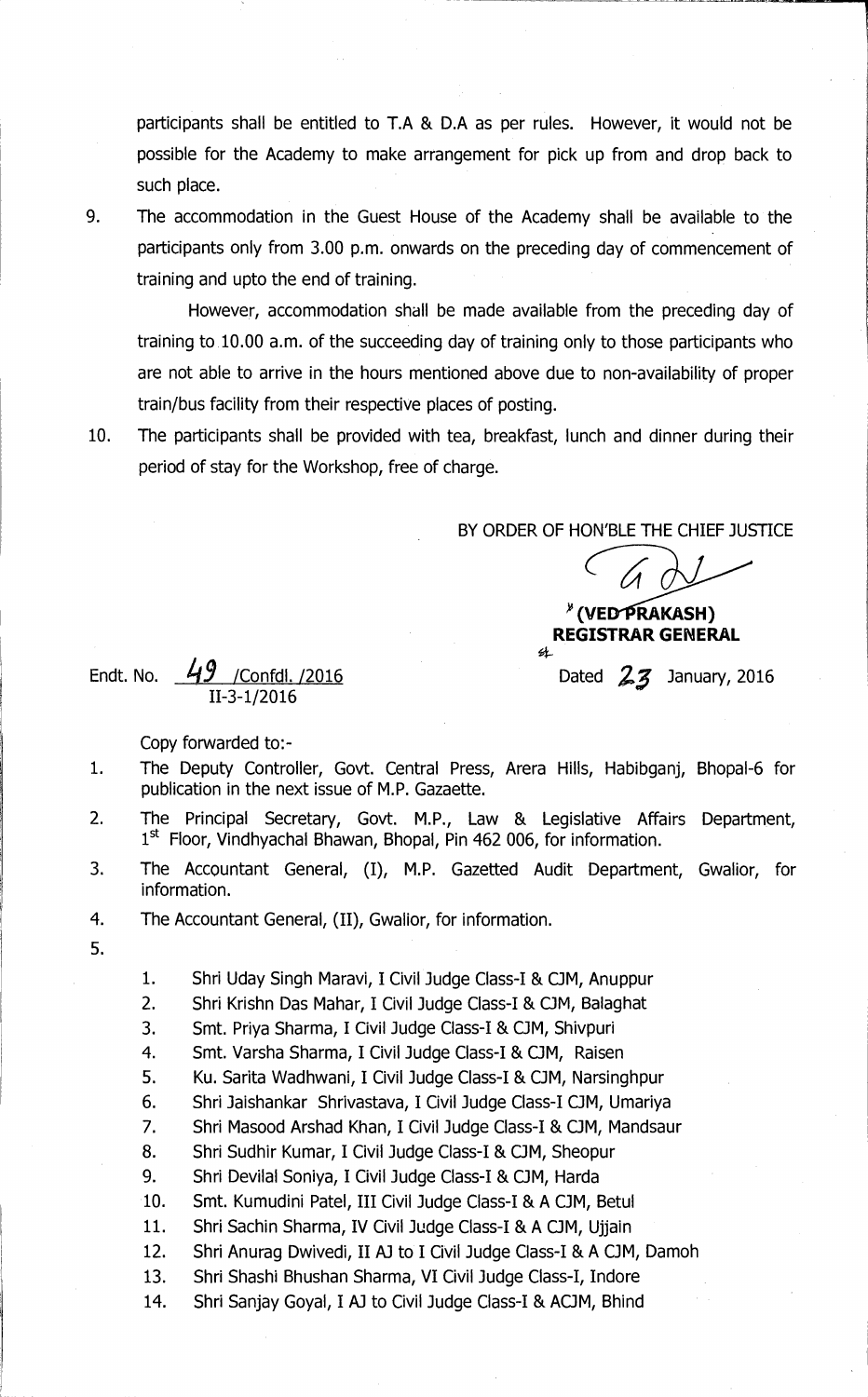- **15. Smt. Surekha Mishra, XVI Civil Judge Class-I & ACJM, Bhopal**
- 16. Dr. Smt. Shubhra Singh, III Civil Judge Class-I & ACJM, Dewas
- 17. Smt. Kavita Verma, II AJ to I Civil Judge Class-I & ACJM, Morena
- **18. Smt. Dipika Malviya, II Civil Judge Class-I, Seoni**
- **19. Shri Sandeep Kumar Shrivastava, I Civil Judge Class-I & OM, Dindori**
- **20. Shri Rupesh Kumar Gupta, II A) to I Civil Judge Class-I, Shahdol**
- **21. Smt. Archana Singh, II Civil Judge Class-I, Sehore**
- **22. Smt Sangeeta Yadav, III Civil Judge Class-I, Chhatarpur**
- **23. Ku. Shipra Patel, V Civil Judge Class-I, Katni**
- **24. Smt. Siddhi Mishra, II Civil Judge Class-I, Gwalior**
- **25. Smt. Jyoti Mishra, AJ to Civil Judge Class-I,Vidisha**
- **26. Smt. Neelam Shukla, II AJ to I Civil Judge Class-I, Hoshangabad**
- **27. Shri Sanjay Kumar Gupta (Jr.), II Civil Judge Class-I,Barwani**
- **28. Smt. Rama Jayant Mittal, IV Civil Judge Class-I,Guna**
- **29. Shri Sandeep Patil, IV Civil Judge Class-I, Chhindwara**
- **30. Smt. Sangeeta Patel, II Civil Judge Class-I, Khargone (Mandleshwar)**
- **31. Ku. Somprabha Thakur, I Al to I Civil Judge Class-I, Jabalpur**
- **32. Smt. Kiran Kol, I AJ to I Civil Judge Class-I, Waidhan (Singroli)**
- **33. Smt. Rashmi Mishra, IV Civil Judge Class-II, Ratlam**
- **34. Smt. Pallavi Dwivedi,VI Civil Judge Class-II, Sagar**
- **35. Ku. Shailja Gupta, I Civil Judge Class-II, Datia**
- **36. Smt. Arti Dheengra, IV Civil Judge Class-II, Shajapur**
- **37. Shri Vivek Shivhare, I A] to I Civil Judge Class-II, Rajgarh**
- **38. Shri Dinesh Singh Rana, I Civil Judge Class-II, Panna**
- **39. Ku. Padma Rajore, III Civil Judge Class-II, Dhar**
- **40. Shri Sunil Ahirwar, II Civil Judge Class-II, Mandla**
- **41. Shri Rajkumar Chouhan, III Civil Judge Class-II, Jhabua**
- **42. Smt. Sita Kanoje, II A) to Civil Judge Class-II, Khandwa**
- **43. Shri Punjiya Bariya, A) to Civil Judge Class-II, Alirajpur**
- **44. Smt. Shobhana Gautam, I Civil Judge Class-II, Rewa**
- **45. Shri Hiralal Alawa, I Civil Judge Class-II, Burhanpur**
- **46. Smt. Anu Singh, VII Civil Judge Class-II, Satna**
- **47. Ku. Chetna Paliwal, I Civil Judge Class-II, Ashoknagar**
- **48. Shri Ashish Kumar Kesharwani, I Civil Judge Class-II, Sidhi**
- **49. Smt. Namita Dwivedi, III Civil Judge Class-II, Tikamgarh**
- **50. Smt. Mona Shukla Pandey, III Civil Judge Class-II,** Neemuch

For information and compliance with a direction to the participants that they should compulsorily appear at M.P.S.J.A. Building at Jabalpur on aforesaid date and time as mentioned in order.

6. The District & Sessions Judge, Anuppur/ Balaghat/ Shivpuri/ Raisen/ Narsinghpur/ Umariya/ Mandsaur/ Sheopur/ Harda/ Betul/ Ujjain/ Damoh/ Indore/ Bhind/ Bhopal/ Dewas/ Morena/ Seoni/ Dindori/ Shahdol/ Sehore/ Chhatarpur/ Katni/ Gwalior/ Vidisha/ Hoshangabad/ Barwani/ Guna/ Chhindwara/ Mandleshwar/ Jabalpur/ Singrauli/ Ratlam/ Sagar/ Datia/ Shajapur/ Rajgarh/ Panna/ Dhar/ Mandla/ Jhabua/ Khandwa/ Alirajpur/ Rewa/ Burhanpur/ Satna/ Ashoknagar/ Sidhi/ Tikamgarh/ Neemuch for information and necessary action with a request to instruct the participant Judicial Officers to remain present at M.P.S.J.A. building at Jabalpur on the date and time given in the order, positively.

sy